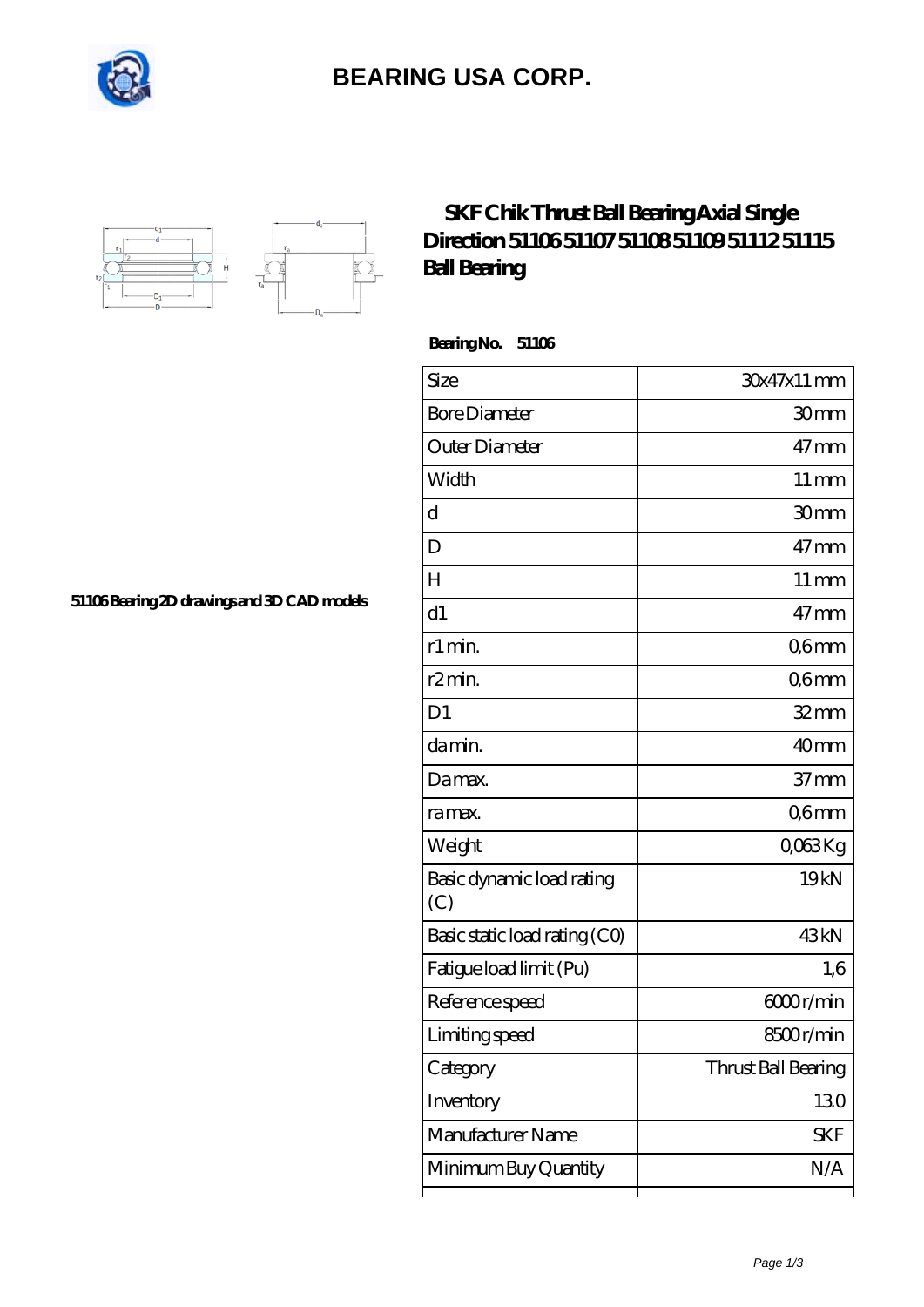

## **[BEARING USA CORP.](https://m.internationalbonsaiforum.com)**

| Weight /Kilogram                       | 0071                                                                                                                                                                      |
|----------------------------------------|---------------------------------------------------------------------------------------------------------------------------------------------------------------------------|
| Product Group                          | <b>BOO308</b>                                                                                                                                                             |
| Rolling Element                        | <b>Ball Bearing</b>                                                                                                                                                       |
| Thrust Bearing                         | Yes                                                                                                                                                                       |
| Single or Double Direction             | Single Direction                                                                                                                                                          |
| <b>Banded</b>                          | No                                                                                                                                                                        |
| Cage Material                          | Steel                                                                                                                                                                     |
| Precision Class                        | ABEC 1   ISO PO                                                                                                                                                           |
| Component Description                  | Roller Assembly Plus<br>Raceways                                                                                                                                          |
| <b>Other Features</b>                  | Single Row                                                                                                                                                                |
| Long Description                       | <b>30MM Bore 1; 32MM Bore</b><br>2, 47MM Outside Diameter;<br>11MM Height; Ball Bearing;<br>Single Direction; Not<br>Banded; Steel Cage; ABEC 1<br><b>ISO POPrecision</b> |
| Inch - Metric                          | Metric                                                                                                                                                                    |
| Category                               | Thrust Ball Bearings                                                                                                                                                      |
| <b>UNSPSC</b>                          | 31171507                                                                                                                                                                  |
| Harmonized Tariff Code                 | 8482105008                                                                                                                                                                |
| Noun                                   | Bearing                                                                                                                                                                   |
| Keyword String                         | <b>Ball Thrust</b>                                                                                                                                                        |
| Manufacturer URL                       | http://www.skf.com                                                                                                                                                        |
| Manufacturer Item Number               | 51106                                                                                                                                                                     |
| Weight/LBS                             | Q156                                                                                                                                                                      |
| Bore 2                                 | 1.26Inch   32 Millimeter                                                                                                                                                  |
| Height                                 | Q433Inch   11 Millimeter                                                                                                                                                  |
| Bore 1                                 | 1.181 Inch   30 Millimeter                                                                                                                                                |
| Overall Height with<br>Aligning Washer | OInch   OMillimeter                                                                                                                                                       |
| Outside Diameter                       | 1.85 Inch   47 Millimeter                                                                                                                                                 |
| bore diameter:                         | 30mm                                                                                                                                                                      |
| static load capacity.                  | 43kN                                                                                                                                                                      |
|                                        |                                                                                                                                                                           |